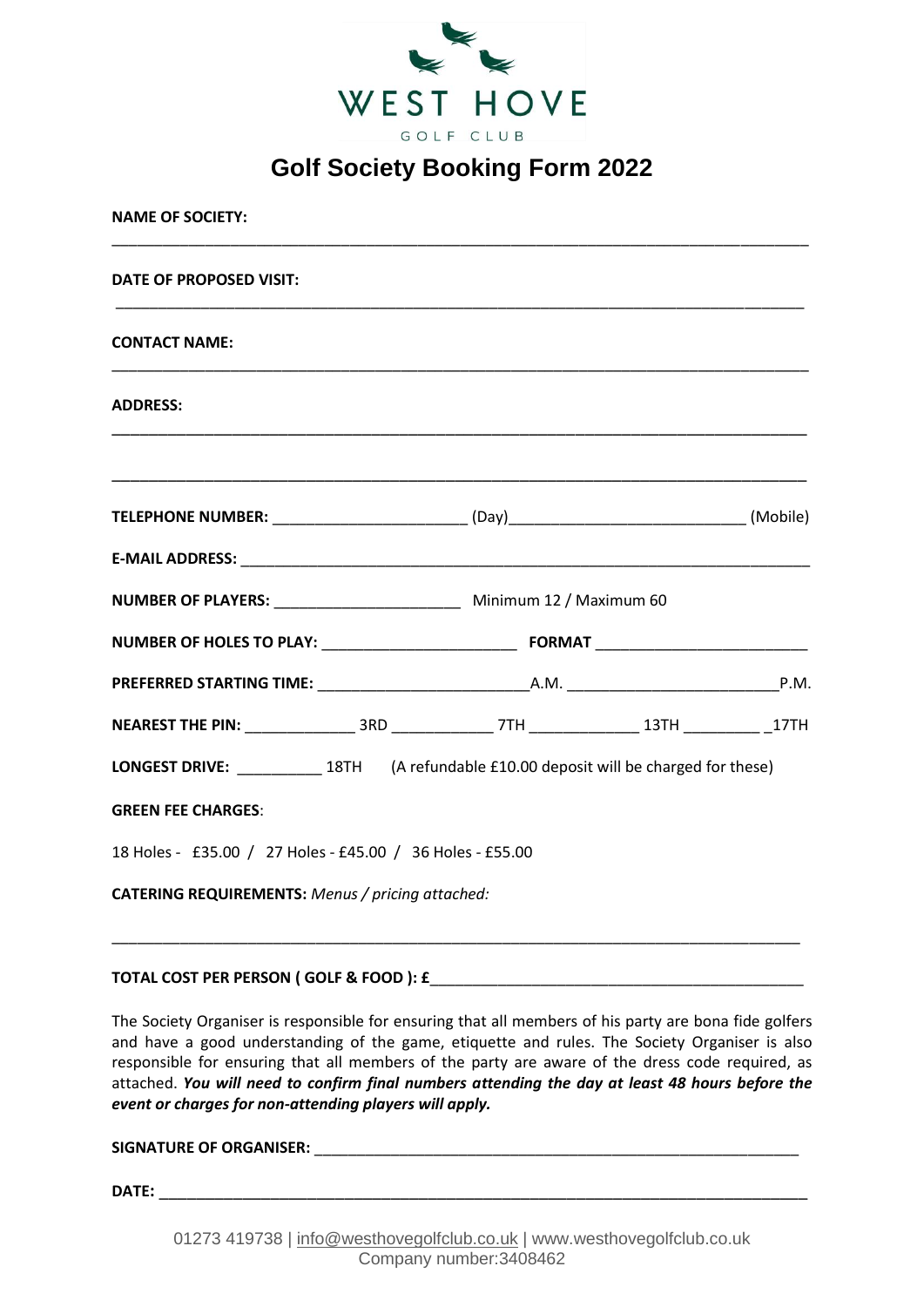

### **SOCIETY GOLF DAY - TERMS & CONDITIONS**

Deposit cheques should be made payable to West Hove Golf Club Ltd and returned with this form, balances must be paid to the office on the day before play commences.

**Final confirmation of the numbers attending is required not less than 48 hours prior to the event, after which it is regretted that no reduction in the agreed charges can be made should fewer players attend.** 

A non-returnable deposit of £100.00 is required with this form in order to secure your booking made payable to West Hove Golf Club Limited.

Should you wish to have scorecards posted to you in advance of the event there will be a charge of £10.00.

For a location map and more information on our course, please visit our website..

#### *Guidelines to Dress Rules on the Course and in the Clubhouse*

*The following information forms part of the West Hove Golf Club Rules and ALL your players should be made aware of its contents:* 

• *The Club expects members, guests and visitors to respect the sport of golf and to dress accordingly whilst on the Club premises.* 

#### *On the Golf Course;*

.

*In general, clothing which is available from a Golf Professional's shop will be acceptable, shirts must be tucked in and golf shoes must be worn at all times.* 

### *However, the following are NOT acceptable on the Golf Course:*

- *Trainers and jeans*
- *Cargo, combat or beach-type shorts*
- *Track suits or shell suits*
- *Football shirts and football shorts*
- *Shirts with large legends/logos on the back or front*
- *Sleeveless vests or sun tops of any type*

#### *In the Clubhouse;*

*Smart casual wear must be worn at all times.* 

*However, the following are examples of dress that are NOT acceptable in the Clubhouse:* 

- *Football shirts or shirts with large legends/logos on back or front*
- *Football shorts or beach-type shorts*
- *Sleeveless vests, track suits, shell suits or denim jackets*
- *Jeans which are frayed, patched, torn or excessively dyed*
- *Wet/dirty clothing*
- *Golf shoes ie: spikes or cleats (except in the Changing Room or Spikes Bar) Stockinged feet*
- *Hats*
- *Plastic or rubber flip-flops*
- *There may be other unacceptable items which in the opinion of a Golf Committee Member, Board Member or Member of Staff, are not in keeping with this Bye-Law.*
- *Anyone found unsuitably attired, may be asked to leave the Course or Clubhouse.*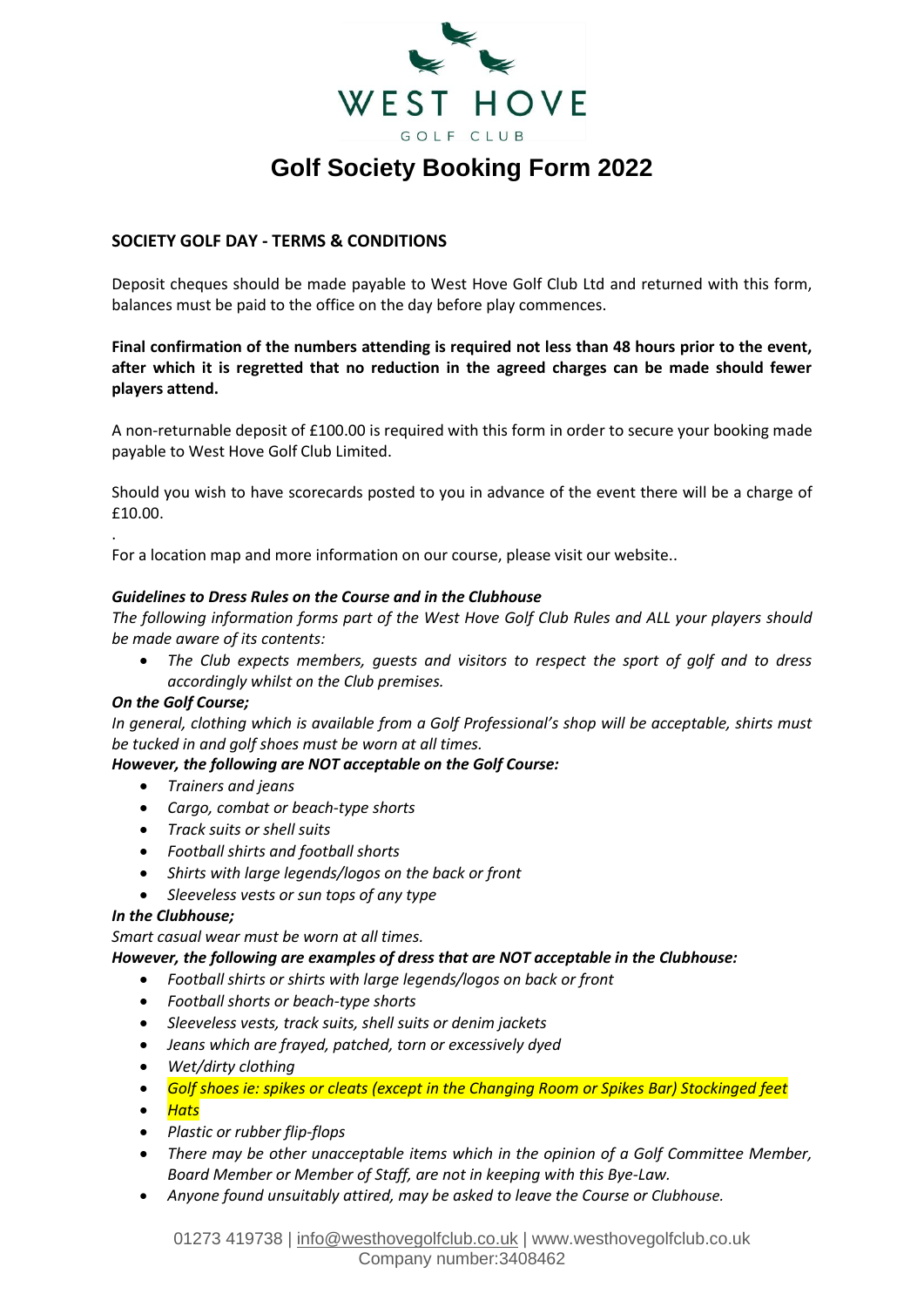

## **Please select one choice only per section for the entire group, excluding vegetarian option All prices are per person**

**For all other dietary requirements please contact the Catering Manager**

**Tea / Coffee £1.50** 

## **Breakfast options**

- **Bacon roll with tea/coffee £6.25**
- **Full English breakfast with tea/coffee £8.50**

## **Lunch options £8.75**

- **Ham, egg & chips with bread & butter**
- **West Hove Ultimate burger & chips**
- **Rustic buffet**
- **Ploughman's**
- **Sandwiches & chips £7.50 per person**

## **Meal options (one course £11.50, two course £19.00 or three course £23.00**

### **Starters**

- **Soup of the day with roll & butter**
- **Chicken liver pate with toasted bread, salad & chutney**
- **Creamy garlic mushrooms with toasted bruschetta**
- **Sussex Smokie with cheese sauce**